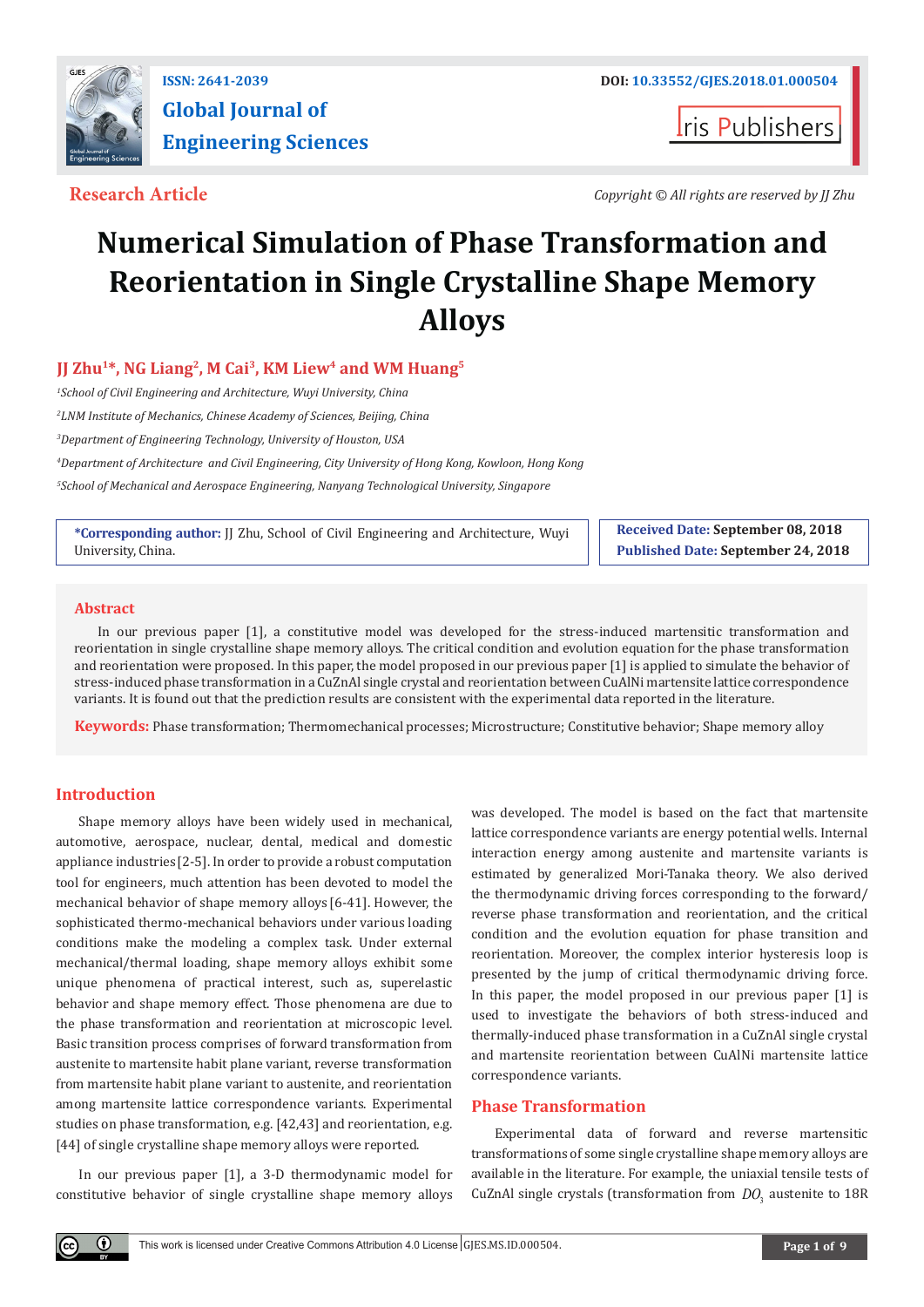martensite upon straining) were reported [42,43]. It was assumed that only one martensite habit plane variant was induced in this process. Note that the induced martensite habit plane variant is the one in favor by the applied actual stress state. In this material, the number of habit plane variant, H=24. Each habit plane variant is a lattice correspondence variant. Thus, the transformation eigenstrain of the habit plane variant is the same as the eigenstrain of lattice correspondence variant and Eq. (57) in our previous paper [1] is valid. Eqs. (38) & (57) in our previous paper [1] yield

$$
\Pi_k = \Xi_k = \Sigma : \mathbf{E}_k^{tr} + (\Delta h T - \Delta u) - \frac{\partial f^s}{\partial z_k} \tag{1}
$$

where

$$
\Pi_{\dot{x}} = \Xi_{\dot{x}} = \Sigma : \mathbf{E}_{\dot{x}}^{\prime\prime} + (\Delta hT - \Delta u) - \frac{\partial f^s}{\partial z_{\dot{x}}} \tag{2}
$$



Figure 1: Outer loops for two different orientations. Solid line: simulation; symbols: experiment in Abeyaratne et al. [44].



The first term of Eq. (2) stands for the interaction energy between martensite and austenite, while the second term for the interaction energy stored in the interface among martensite variants. Muller and Huo [43,45] have demonstrated that if two phases are mixed randomly, the number of interfaces per unit volume is proportional to  $z(1-z)$ , where z is the volume fraction of one phase. Figure 1 in Huo and Muller [43] shows that the relationship between the number of inter-phase and martensite

volume fraction z is parabolic. The peak is located at  $z = 1/2$ . If the elastic energy stored in per unit area of inter-phase is assumed to be a constant, the interaction energy can be expressed as  $Az(1-z)$ , where *A* is a material constant. In trilinear model, for instance, [43,46], constant *A* is defined to be proportional to the slope of the second line, which corresponds to the phase transformation range (refer to Figure 2 in [46], Figures  $3 \& 4$  in [43]). Thus, the mean elastic energy stored in the inter-phase at micro level is linked to the macro behavior by *A* . As pointed out in Seelecke [47], elastic distortion energy stored in the twinned plane is much less than the inter-phase (between austenite and martensite) energy stored in habit plane. If only the first term of the right side of Eq. (2) is reserved, one has

$$
f^{s} = Az_{0}(1 - z_{0}).
$$
 (3)



**Figure 3:** Internal recovery ( $\sigma = 109 \text{ MPa}$ ). Solid line: simulation; dotted line: experiment by Fu et al. [42].





Substitution of Eq. (3) into Eq. (1) yields

$$
\Pi_k = \mathbf{\Sigma} : \mathbf{E}_k^{\prime\prime} + (\Delta h T - \Delta u) + A(1 - 2z_0)
$$
 (4)

Supposing that the tensile axis is along direction **<sup>S</sup>** , the applied stress may be expressed as

$$
\sigma = \sigma S \otimes S \tag{5}
$$

Here, we consider a particular case, assuming that the external load (mechanical and/or thermal load) has no apparent change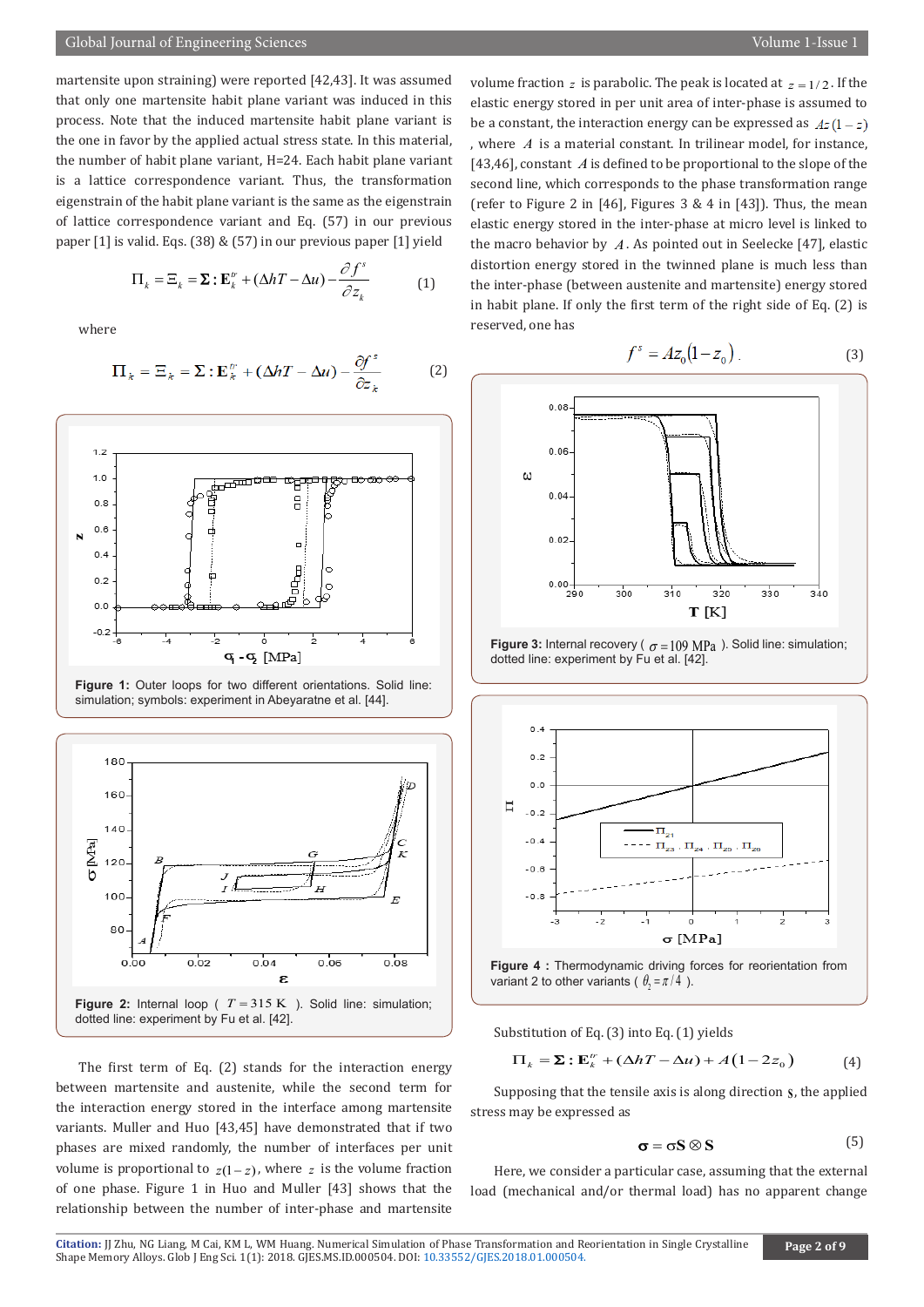$$
\Pi = \sigma \varepsilon_0 + (\Delta h T - \Delta u) + A(1 - 2z_0)
$$
\n(6)

and the recoverable strain along the tensile axis is

$$
\varepsilon_{0} = \max_{1 \leq l \leq 24} (\mathbf{S} \cdot \mathbf{E}_{l}^{*} \cdot \mathbf{S}) \tag{7}
$$

According to our previous paper [1], the critical condition for the start of the phase transformation is

$$
\Pi = \Pi^{c\pm} \tag{8}
$$

and the phase transformation evolution equation can be expressed as

$$
\overrightarrow{\Pi} = \overrightarrow{\Pi}^{c+} = 2(\lambda + \mu \frac{1}{z_0}) \overrightarrow{z}^*
$$
 (forward transformation)  
\n
$$
\overrightarrow{\Pi} = \overrightarrow{\Pi}^{c-} = 2(\lambda + \mu \frac{1}{z^*}) \overrightarrow{z}^*
$$
 (reverse transformation) (9)

Once the nucleation starts from the forward transformation,  $\Pi^c$ moves back to its maximum value ( $_{\Pi_0^-}$ ) instantly. While when the reverse transformation starts,  $\Pi^{c+}$  returns to its minimum value (  $\Pi_{\rm o}^+$ ). It is also reasonable to assume that  $\Pi_{\rm o}^+$  =  $-\Pi_{\rm o}^-$  =  $\Pi_{\rm o}$ .

In the tensile experiment on CuZnAl single crystals by Fu et al. [42], the intersection gauge area is  $4.5 \times 10^{-6} m^2$ , the gauge length is  $3.4 \times 10^{-2}$  *m*, the mass is 1.185 × 10<sup>-3</sup> kg. If the International System of Units (SI) is adopted, vertical scale in figures of Fu et al. 42 should be divided by  $4.5 \times 10^{-6} m^2$  and the horizontal scale should be divided by 28.7 m/kg. Based on the data in Fu et al. [42], we take  $\Pi_{0} = 0$  MPa for this particular sample. From Figure 5 of Fu et al. [42], one can obtain [Refer to page19 of [42] for details],

$$
E = 1.93 \times 10^3 \times 28.7 / (4.5 \times 10^{-6}) = 12.31 \text{ GPa}
$$
 (10)

$$
\varepsilon_0 = 1.968 / 28.7 = 0.06857 \tag{11}
$$



As shown in Eq. (4.3) of Fu et al. [42], the inside area of a full hysteresis loop is 2*A*. Assume that the stress at points *B* and *<sup>E</sup>* are  $\sigma_{\scriptscriptstyle R}$  and  $\sigma_{\scriptscriptstyle F}$ , respectively, in Figure 5 (so as in Figure 2 & 6), then

$$
A = \frac{1}{2} (\sigma_B - \sigma_E) \varepsilon_0 \tag{12}
$$



For simplicity, *A* can be directly obtained from Fu et al. [42] as

$$
A = 82 / (4.5 \times 10^{-6}) / 28.7 = 0.63 \text{ MPa}
$$
 (13)

∆*u* and ∆*h* may be determined by the hysteresis loops at different temperatures. For example,  $\hat{B}$  in Figure 5 is the starting point of the forward transformation. Thus, we have  $\Pi = 0$  and  $z_0 = 1$ at point  $B$ . Substituting them into Eq. (6) yields

$$
0 = \sigma \varepsilon_0 + (\Delta h T - \Delta u) - A \tag{14}
$$

Two hysteresis loops at two different temperatures,  $T_1$  and  $T_2$ , can be obtained experimentally (as shown in Figure 2 of [42]). Thus,

$$
0 = \sigma \varepsilon_0 + (\Delta h T - \Delta u) - A \tag{15}
$$

$$
0 = \sigma_2 \varepsilon_0 + (\Delta h T_2 - \Delta u) - A \tag{16}
$$

where  $\sigma_1$  and  $\sigma_2$  are stresses for point *B* at temperature  $T_1$ and  $T_2$ . From Eqs. (15) and (16)

$$
\Delta h = -\frac{(\sigma_2 - \sigma_2)}{(T_2 - T_2)} \cdot \varepsilon_0 \tag{17}
$$

and

$$
\Delta u = \sigma_1 \varepsilon_0 + \Delta h T_1 - A \tag{18}
$$



Using the data in Fu et al. [42] (refer to Figure 7 and Eq. (3.31) in [42] for details), we have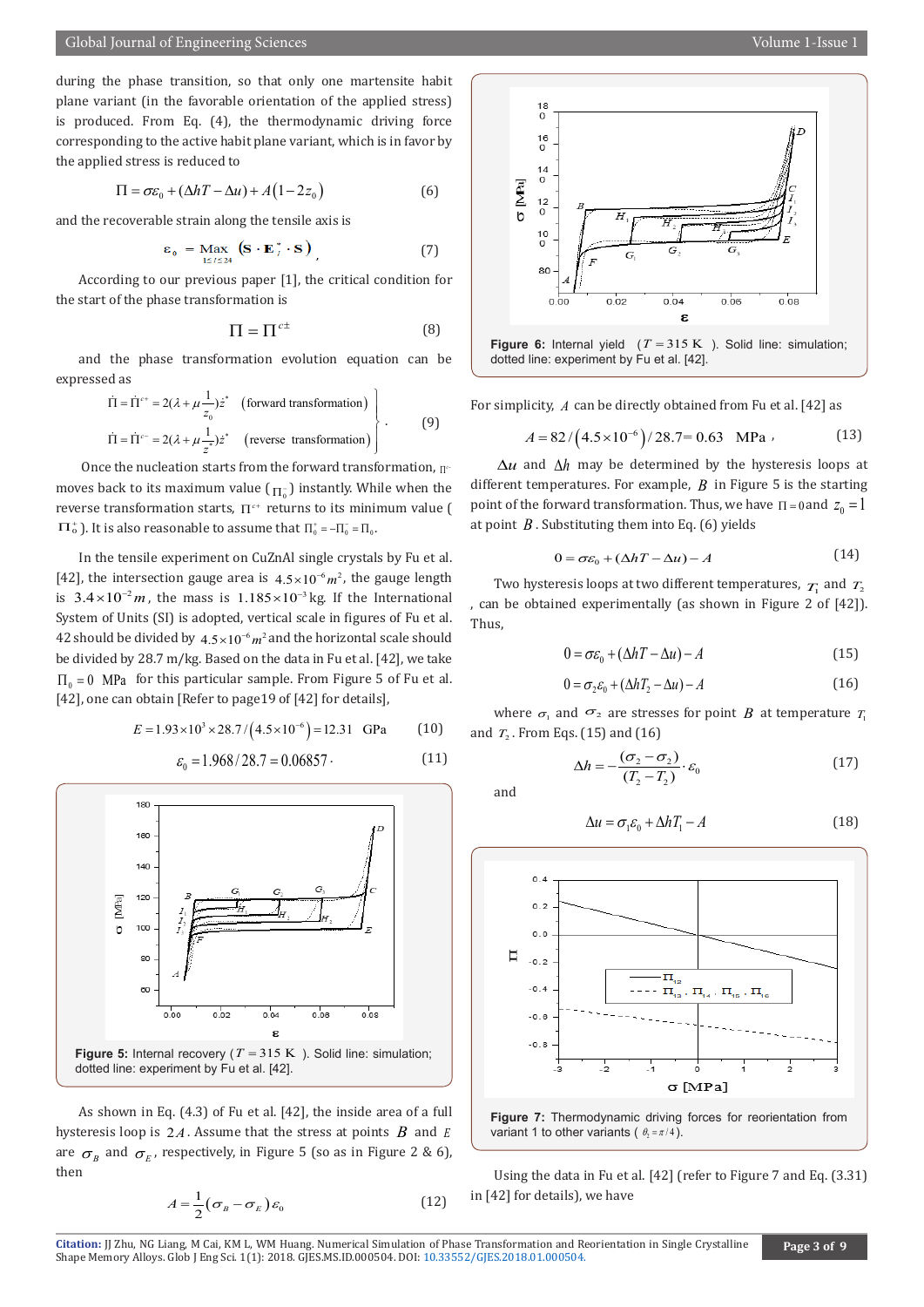$$
\Delta h = -19.16 / \left(4.5 \times 10^{-6}\right) / 28.7 = -0.15, \quad (19)
$$

$$
\Delta u = -5130 / (4.5 \times 10^{-6}) / 28.7 = -39.72 \text{ MPa} \tag{20}
$$

$$
Tequ = \frac{\Delta u}{\Delta h} = 265 \text{ K} \tag{21}
$$

Note that  $(\lambda - A)$  is the parameter for hardening; in which  $\lambda > A$  stands for hardening,  $\lambda < A$  stands for softening and  $\lambda = A$ corresponding to a horizontal plateaus. All three cases are possible depending on the exact material and the loading/unloading conditions. We show horizontal plateaus in Figures 2,5 & 6 and small hardening in Figures 3,8 & 9 (also referring to page 5 of [42] for details]. We assume a low level of hardening  $(1\%)$  in our simulation for simplicity, i.e.  $(\lambda - A) = A \times 1\%$ . Thus







dotted line: experiment by Fu et al. [42].

We also introduce parameter  $\mu$  to describe the "turn-up tail" behavior when the transformation nearly finishes, and make an adequate assumption  $\mu = A \times 5\%$  i.e.

$$
\mu = 0.05A = 0.0315 \text{ MPa} \tag{23}
$$

The CuZnAl single crystal exhibits superelastic behavior in the isothermal process at  $T = 315$  K in [42]. Three different types of cyclic stress-strain curves were reported. The simulation of present model against that experiment are plotted in Figures 2,5&6. As

shown in Figure 5, the whole material is austenite at point *A* . When loaded to point  $B$ , the thermodynamic driving force  $\Pi$  reaches the critical value  $\Pi^{\dagger}(\equiv 0)$ . Consequently, the forward transformation starts. Loading from *B* to *C*, both  $\Pi$  and  $\Pi^{c+}$  increase and  $\overline{\Pi} = \overline{\Pi}^{c+}$ . The evolution of the forward phase transformation can be determined by integrating Eq.  $(9)$ . When loaded to point  $C$ , the whole material transforms into 100% martensite. The material deforms elastically from *C* to *D* during loading and from *D* to *E* upon unloading. When unloaded to point *E* , the thermodynamic driving force  $\Pi$  decreases to the critical value,  $\Pi_0^-(=0)$ , and the reverse transformation starts. Eq. (9) is also employed for modeling the evolution of the reverse phase transformation. Upon unloaded to point *F* , the whole material transforms back to austenite. A-B-C-D-E-F-A is a complete forward-reverse transformation loop. In another loading path A-B-G1-H1-I1-A, the forward transformation starts upon loaded to  $B$ . Upon loading to point  $G_1$  only a part of the material transforms into martensite. Unloading from  $G_1$  to  $H_1$ , because  $\Pi^{c-}$  <  $\Pi$  <  $\Pi^{c+}$ , the material deforms elastically (note that during this process,  $\Pi^{c+}$  maintains its value as at point  $G_1$ ). When unloaded to point  $H_1$  the thermodynamic driving force  $\Pi$ reaches the critical value,  $\prod_{0} ( = 0)$ . Then the reverse transformation starts. When unloaded to point  $I_1$ , the whole material transforms back to austenite. Thus, A-B-G1-H1-I1-A is an incomplete forwardreverse transformation path. Similarly, loops of A-B-G2-H2-I2-A and A-B-G3-H3-I3-A illustrate two incomplete forward-reverse transformation paths. Points are practically lie on a diagonal line, which corresponds to  $\Pi = 0$ .

A-B-C-D-E-F-A in Figure 2 is a complete forward-reverse transformation loop. For the loop A-B-C-D-E-G1-H1-I1-D-E-F-A, the reverse transformation is not yet complete upon unloading to  $G_{\text{l}}$ . The material deforms elastically upon loading from  $G_{\text{l}}$  to  $H_{\text{l}}$ ., and thermodynamic driving force Π reaches the critical value,  $\prod_{0}^{+} (= 0)$  at point *H*<sub>1</sub>. Forward transformation restarts then after. Upon loading from  $H_1$  to  $I_1$ , the whole materials transform into martensite completely again. Note that upon the first loading from *C* to *D* and unloading from *D* to  $E$ ,  $\Pi^{c+}$  maintains the same value as at point *C*. At point *E*,  $\Pi^{c+}$  reverses back to its minimum  $\Pi_0^{\dagger} = 0$ once reverse transformation starts. Upon unloading from  $E$  to  $G$ . ,  $\Pi^{c+}$  is unchanged while  $\Pi^{c-}$  decreases with  $\Pi$ . Upon reloading from  $G_1$  to  $H_1$ , both  $\prod^{c+}$  and  $\prod^{c-}$  are unaffected. Thus,  $\prod^{c+}$  equals  $\Pi_0^{\dagger}$  = 0) at point *H*<sub>1</sub> (instead of that at point *C*). At point *H*<sub>1</sub>, once the forward transformation starts, Π<sup>c-</sup>goes back to the maximum  $\Pi_{0}^{-} (= 0)$  instead of the value at point *G*<sub>1</sub>. Similar observations apply to the loops A-B-C-D-E-G2-H2-I2-D-E-F-A and A-B-C-D-E-G3-H3-I3- D-E-F-A.

In Figure 2, A-B-C-D-E-F-A is a complete forward-reverse transformation. In the loop of A-G-H-I-J-K-D-E-F-A, Π increases to  $\Pi^{c+} = \Pi_0^+ ( = 0)$  upon loading to *B*. Thus, the forward transformation starts from point *B*. During loading from *B* to *G*,  $\Pi^{c+}$  increases at the same rate as that of  $\Pi$  in the evolution of forward transformation. The deformation is elastic during unloading from *G* to *H* and  $\Pi^{c+}$  remains the value as at point *G*. At point *H* ,  $\Pi$  is reduced to  $\Pi^{c-} = \Pi_0^-(= 0)$ . Thus, the reverse transformation starts and  $\Pi^{c+}$  reverses back to the minimum  $\Pi_{0}^{+}(=0)$ . Similar to the forward transformation,  $\Pi^{c}$  decreases from  $H$  to *l* at the same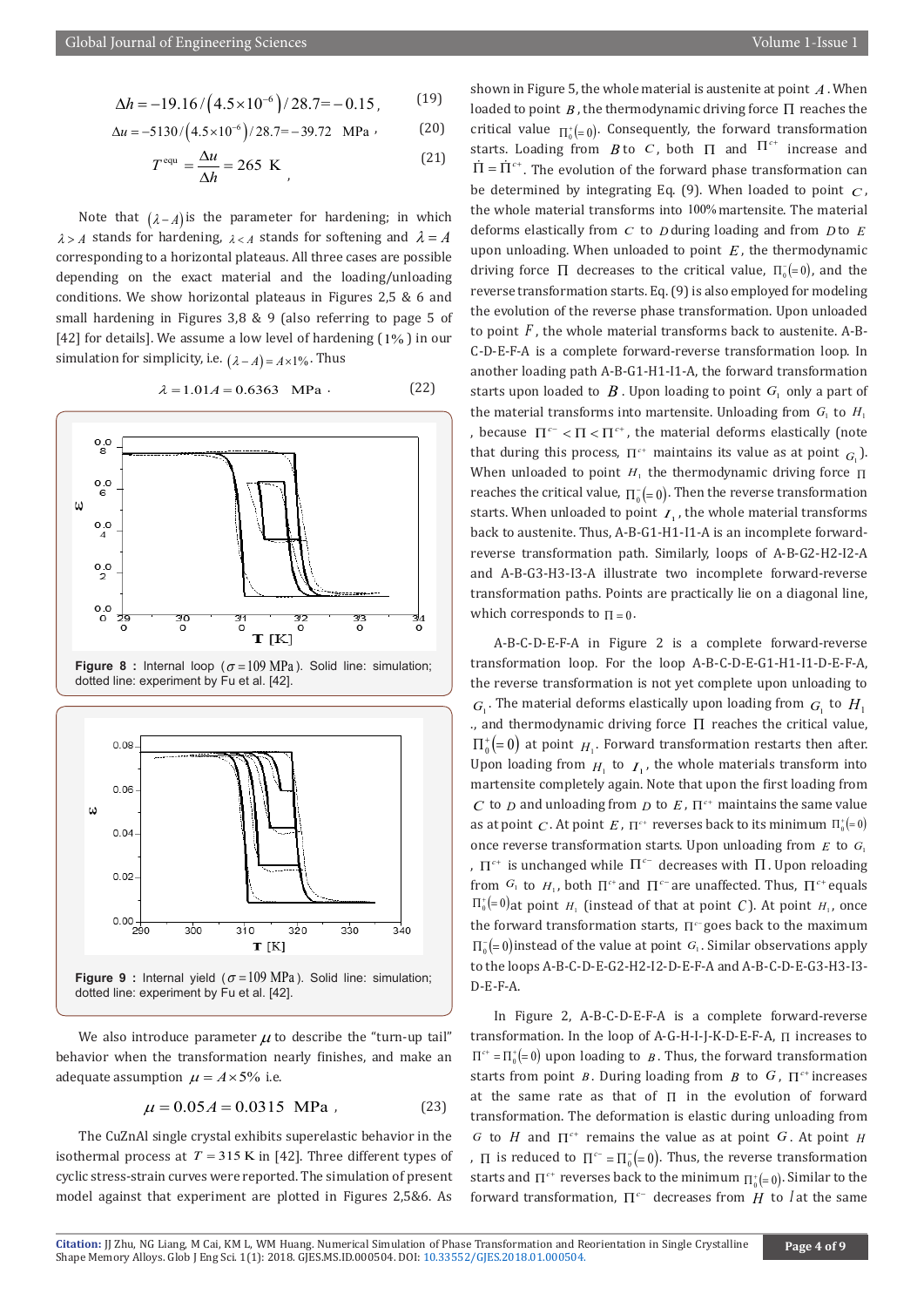rate of Π in the evolution of the reverse transformation. Reloading from *I* to *J*, the material deforms elastically and  $\Pi^{c}$  maintains the value as at point *I*. At point *J*,  $\Pi$  increases to  $\Pi^{c+} = \Pi_0^+ = 0$ . The forward transformation restarts and  $\Pi^{c-}$  returns to the maximum  $\Pi(z=0)$ . Upon loading to *K*, the whole material transforms into martensite again. The points  $B, J, H, E$  lie on a diagonal line, which corresponds to  $\Pi = 0$ .

Temperature plays a critical role in mechanical response of shape memory alloys. Three different types of cyclic temperature vs. strain curves of a CuZnAl single crystal under a constant stress of  $\sigma$  = 109 MPa were reported in [42]. It was found that the material exhibits superelastic behavior under those loading conditions, and the effect of change in temperature on the transformation is equivalent to the change of stress. Equilibrium of  $\sigma$  and  $\tau$  is associated with a Clapeyron-like equation, which is analogous to the Clausius-Clapeyron equation. Differentiating Eq. (6) and keeping Π as a constant, one has

$$
\frac{d\sigma}{dT} = -\frac{\Delta h}{\varepsilon_0} \tag{24}
$$

Both analytical result and experiment data of this case are shown in Figures 3,8 & 9. Comparing Figures 2,5&6 with Figures 3,8 & 9, we notice that the constant-stress process is similar to the constant-temperature process. However, in the constant-stress process, the prescribed stress must be large enough to ensure only one martensite variant is produced. Therefore, the associated deformation is always super elasticity.

According to Eq. (6), there are three parts included in the thermodynamic driving force Π for the forward (or reverse) transformation. The first is mechanical load device, the second is temperature load device, and the third is the stored energy. The sum of the first two is also called load device energy. It can be seen from Figures 2,3,5,6,8&9 that the variation of load device energy between the forward and the reverse transformation is about  $15 \text{ MPa}$ . The variation of stored energy is about 1.26 MPa . Both are of the same order of magnitude. Thus, the stored energy between austenite and martensite phase-interface cannot be ignored.

It appears that our simulation is very close to the measured behavior.

#### **Reorientation**



We now consider the reorientation between 2*H* martensite variants in a Cu-14.0wt%Al-3.9wt%Ni shape memory single crystal. Experimental data are taken from Abeyaratne et al. [44]. 2H martensite of CuAlNi has 6 corresponding variants and 24 habit plane variants [48-50]. Each habit plane variant consists of two twin-related lattice correspondence variants.

Suppose that the lattice coordinate system of  $DQ_3$  austenite is  $o - i_1 i_2 i_3$  and the principle directions of Bain strain are along the axes of coordinate system  $o - \mathbf{i}_1^* \mathbf{i}_2^* \mathbf{i}_3^*$  (Figure 10). In the coordinate system  $o - i_1 i_2 i_3$ , six Bain strains can be expressed by

$$
\mathbf{U}_{1} = \begin{pmatrix} \frac{\alpha + \gamma}{2} & \frac{\alpha - \gamma}{2} & 0 \\ \frac{\alpha - \gamma}{2} & \frac{\alpha + \gamma}{2} & 0 \\ 0 & 0 & \beta \end{pmatrix} \qquad \mathbf{U}_{2} = \begin{pmatrix} \frac{\alpha + \gamma}{2} & \frac{\gamma - \alpha}{2} & 0 \\ \frac{\gamma - \alpha}{2} & \frac{\alpha + \gamma}{2} & 0 \\ 0 & 0 & \beta \end{pmatrix},
$$
\n
$$
\mathbf{U}_{3} = \begin{pmatrix} \frac{\alpha + \gamma}{2} & 0 & \frac{\alpha - \gamma}{2} \\ \frac{\alpha - \gamma}{2} & 0 & \frac{\alpha + \gamma}{2} \\ \frac{\alpha - \gamma}{2} & 0 & \frac{\alpha + \gamma}{2} \end{pmatrix}, \qquad \mathbf{U}_{4} = \begin{pmatrix} \frac{\alpha + \gamma}{2} & 0 & \frac{\gamma - \alpha}{2} \\ \frac{\alpha}{2} & 0 & \frac{\alpha + \gamma}{2} \\ \frac{\gamma - \alpha}{2} & 0 & \frac{\alpha + \gamma}{2} \end{pmatrix}, \quad (25)
$$
\n
$$
\mathbf{U}_{5} = \begin{pmatrix} \beta & 0 & 0 \\ 0 & \frac{\alpha + \gamma}{2} & \frac{\alpha - \gamma}{2} \\ 0 & \frac{\alpha - \gamma}{2} & \frac{\alpha + \gamma}{2} \end{pmatrix}, \qquad \mathbf{U}_{6} = \begin{pmatrix} \beta & 0 & 0 \\ 0 & \frac{\alpha + \gamma}{2} & \frac{\gamma - \alpha}{2} \\ 0 & \frac{\gamma - \alpha}{2} & \frac{\alpha + \gamma}{2} \end{pmatrix},
$$

where  $\alpha$ ,  $\beta$ ,  $\gamma$ <sub>\s</sub> have been measured by Otsuka and Shimizu [51] as

$$
\alpha = 1.0619, \ \beta = 0.9178, \ \gamma = 1.0230
$$
 (26)

The corresponding Green strain is

$$
\mathbf{E}_k^{\prime\prime} = \frac{1}{2} \big( \mathbf{U}_k^2 - \mathbf{I} \big) \quad (k = 1, 2, \cdots 6) \ . \tag{27}
$$

 According to Abeyaratne et al. [44], initially the single crystal is martensite variant 2. Stresses were applied along two orthogonal directions  $\mathbf{S}_1$  and  $\mathbf{S}_2$ , i.e.,

$$
\begin{aligned} \mathbf{S}_1 &= \cos\theta \, \mathbf{i}_1 + \sin\theta \, \mathbf{i}_2 \\ \mathbf{S}_2 &= -\sin\theta \, \mathbf{i}_1 + \cos\theta \, \mathbf{i}_2 \end{aligned} \bigg\},\tag{28}
$$

where  $\theta$  is the angle between  $\mathbf{s}_1$  and  $\mathbf{i}_1$ . In the experiment, two  $\theta$  were chosen, namely,  $\frac{\pi}{8}$  (denoted by  $\theta_1$ ) and  $\frac{\pi}{4}$ 8  $\frac{\pi}{\Gamma}$  (denoted by  $\theta_2$ ). Thus, the applied stress may be expressed as

$$
\sigma = \sigma_1 \mathbf{S}_1 \otimes \mathbf{S}_1 + \sigma_2 \mathbf{S}_2 \otimes \mathbf{S}_2 . \tag{29}
$$

Variant 2 may transform into variants 1,3,4,5 or 6 upon stressing. The corresponding process variables are  $\zeta_{21}, \zeta_{22}, \zeta_{24}$ ,  $\zeta_{25}$ , and  $\zeta_{26}$ , and their stoichiometric coefficients are

$$
(0,1,-1,0,0,0,0)(0,0,-1,1,0,0,0)(0,0,-1,0,1,0,0)(0,0,-1,0,0,1,0)(0,0,-1,0,0,0,1)
$$
\n(30)

**Citation:** JJ Zhu, NG Liang, M Cai, KM L, WM Huang. Numerical Simulatio[n of Phase Transformation and R](http://dx.doi.org/10.33552/GJES.2018.01.000504)eorientation in Single Crystalline Shape Memory Alloys. Glob J Eng Sci. 1(1): 2018. GJES.MS.ID.000504. DOI: 10.33552/GJES.2018.01.000504.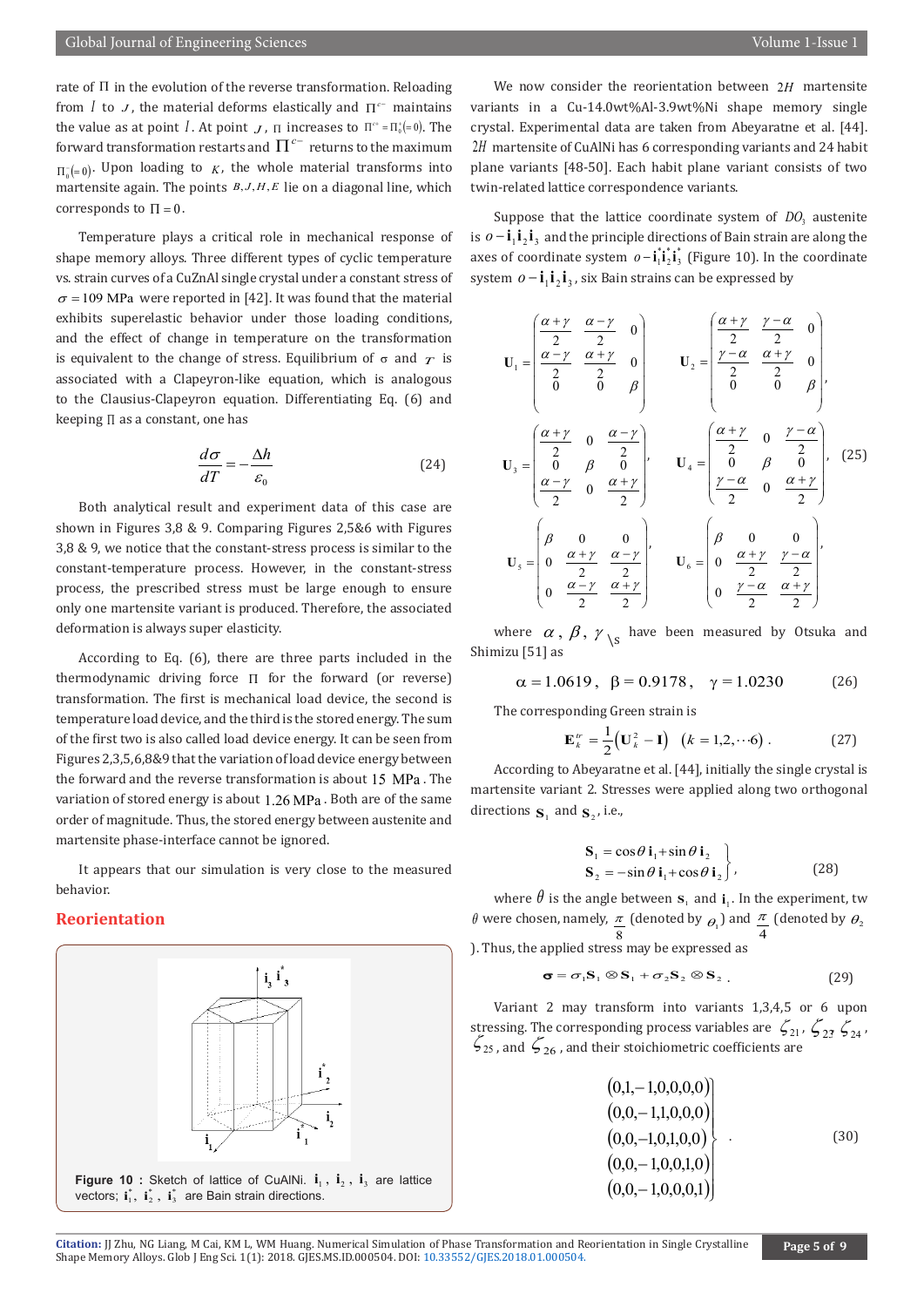Only two martensite lattice correspondence variants were presented in [44]. The volume fraction of austenite,  $z_0 = 0$ . In this case, Eq. (2) is reduced to

$$
f^s = Bz(1-z), \tag{31}
$$

where is the volume fraction of one variant, while  $(1-z)$  is another.

Elastic energy stored in the twin-interface between the martensite lattice correspondence variants can be evaluated by the number of needle tips [44]. It was found that the density of needle tips terminated in transition layer is mainly dependent on the volume fraction of martensite lattice correspondence variant. Total transition layer energy can be written as [44]

$$
c_1 z^2 + c_1 (1 - z)^2 \tag{32}
$$

where  $c_1$  and  $c_2$  are constants standing for two types of transition layers observed. Since there is no other difference between these two martensite lattice correspondence variants except for the orientation,  $c_1$  and  $c_2$  should be the same. If  $c_1$  =  $c<sub>2</sub>$ , with the addition of a constant energy term, Eq. (32) may be rewritten as  $Bz(1-z)$ . Based on the non-local interaction theory, Rogers also concluded that the interaction energy between two martensite variants may be expressed by  $Bz(1-z)$  [52]. According to Abeyaratne et al. [44] onstant *B* is about 0.017MPa . From Figure 9 of [44], the variation of load device energy between reorientation and its reverse process is about 0.15MPa . Thus, transition layer energy is ignorable as compared with load device energy, i.e., Eq. (3) is an acceptable approximation for martensite variant reorientation.

Using Eq. (65) in our previous paper<sup>1</sup> (or substituting Eq. (30) into Eq. (58) in our previous paper [1]) and ignoring interaction energy, the corresponding thermodynamic driving forces can be written as

$$
\Pi_{21} = \boldsymbol{\sigma} : (\mathbf{E}_1^{\prime\prime} - \mathbf{E}_2^{\prime\prime})
$$
\n
$$
\Pi_{23} = \boldsymbol{\sigma} : (\mathbf{E}_3^{\prime\prime} - \mathbf{E}_2^{\prime\prime})
$$
\n
$$
\Pi_{24} = \boldsymbol{\sigma} : (\mathbf{E}_4^{\prime\prime} - \mathbf{E}_2^{\prime\prime})
$$
\n
$$
\Pi_{25} = \boldsymbol{\sigma} : (\mathbf{E}_5^{\prime\prime} - \mathbf{E}_2^{\prime\prime})
$$
\n
$$
\Pi_{26} = \boldsymbol{\sigma} : (\mathbf{E}_6^{\prime\prime} - \mathbf{E}_2^{\prime\prime})
$$
\n(33)

From Eqs. (25)-(29), we have

$$
\boldsymbol{\sigma} \cdot (\mathbf{E}_1^{\prime\prime} - \mathbf{E}_2^{\prime\prime}) = \frac{1}{2} (\sigma_1 - \sigma_2) (\alpha^2 - \gamma^2) \sin 2\theta \tag{34}
$$

$$
\boldsymbol{\sigma} : (\mathbf{E}_{3}^{n} - \mathbf{E}_{2}^{n}) = \boldsymbol{\sigma} : (\mathbf{E}_{4}^{n} - \mathbf{E}_{2}^{n}) = \frac{1}{4} \Big[ -(\alpha^{2} - 2\beta^{2} + \gamma^{2}) \Big]
$$
  
 
$$
\times (\sigma_{2} \cos^{2} \theta + \sigma_{1} \sin^{2} \theta) + (\sigma_{1} - \sigma_{2}) (\alpha^{2} - \gamma^{2}) \sin 2\theta \Big],
$$
 (35)

$$
\boldsymbol{\sigma} : (\mathbf{E}_{5}^{r} - \mathbf{E}_{2}^{r}) = \boldsymbol{\sigma} : (\mathbf{E}_{6}^{r} - \mathbf{E}_{2}^{r}) = \frac{1}{4} \left[ -(\alpha^{2} - 2\beta^{2} + \gamma^{2}) \times \right] \times \left( \sigma_{1} \cos^{2} \theta + \sigma_{2} \sin^{2} \theta \right) + (\sigma_{1} - \sigma_{2}) (\alpha^{2} - \gamma^{2}) \sin 2\theta \right],
$$
\n(36)

Thus,

$$
\Pi_1 = \frac{1}{2} (\sigma_1 - \sigma_2)(\alpha^2 - \gamma^2) \sin 2\theta \tag{37}
$$

$$
\Pi_{23} = \Pi_{24} = \frac{1}{4} \Big[ -(\alpha^2 - 2\beta^2 + \gamma^2) \Big( \sigma_2 \cos^2 \theta + \sigma_1 \sin^2 \theta \Big) + (\sigma_1 - \sigma_2) \Big( \alpha^2 - \gamma^2 \Big) \sin 2\theta \Big]
$$
\n(38)

 $\Pi_{25} = \Pi_{26} = \frac{1}{4} \Big[ -(\alpha^2 - 2\beta^2 + \gamma^2)(\sigma_1 \cos^2 \theta + \sigma_2 \sin^2 \theta) + (\sigma_1 - \sigma_2)(\alpha^2 - \gamma^2) \sin 2\theta \Big]$ (39)

$$
c = \frac{\sigma_1 + \sigma_2}{2}
$$
  
\n
$$
\sigma = \frac{\sigma_1 - \sigma_2}{2}
$$
 (40)

Hence,

Let

$$
\sigma_1 = c + \sigma \n\sigma_2 = c - \sigma
$$
\n(41)

According to Abeyaratne et al. [44],  $\sigma_1 + \sigma_2 = 10.7 \text{ MPa}$ , and  $-1.5$  MPa ≤  $\sigma$  ≤1.5 MPa. Substituting Eq. (26) into Eqs. (37)-(39) and assuming  $\theta_1 = \frac{\pi}{8}$  and ,  $c = 5.35 \text{ MPa}$  the variation of the thermodynamic driving force against increases from -1.5 MPa to 1.5 MPa. As shown in Figure 11,  $\Pi_{21}$  is much larger than  $\Pi_{23}$  and  $\Pi_{25}$ . Hence, under the given loading condition described in [44], variant 2 has no other choice but transforms into variant 1.



**Figure 11 :** Thermodynamic driving forces for reorientation from variant 2 to other variants ( $\theta_1 = \pi / 8$ ).

Upon further loading, variant 1 may transform to variants 2, 3, 4, 5 or 6. Introducing process variables  $\zeta_{12}$ ,  $\zeta_{13}$ ,  $\zeta_{14}$ , and  $\zeta_{15}$ , their corresponding stoichiometric coefficients  $(v_{0l}, v_{1l}, v_{2l} \cdots v_{6l})$  $(l = 2, 3, 4, 5, 6)$  are

$$
(0,-1,1,0,0,0,0)(0,-1,0,1,0,0,0)(0,-1,0,0,1,0,0)(0,-1,0,0,0,1,0)(0,-1,0,0,0,0,1)
$$
\n(42)

The corresponding thermodynamic driving forces can be written as

$$
\Pi_{12} = \sigma : (E_2'' - E_1'') \n\Pi_{13} = \sigma : (E_3'' - E_1'') \n\Pi_{14} = \sigma : (E_4'' - E_1'') \n\Pi_{15} = \sigma : (E_5'' - E_1'')
$$
\n
$$
\Pi_{16} = \sigma : (E_6'' - E_1'')
$$
\n(43)

Citation: JJ Zhu, NG Liang, M Cai, KM L, WM Huang. Numerical Simulatio[n of Phase Transformation and R](http://dx.doi.org/10.33552/GJES.2018.01.000504)eorientation in Single Crystalline<br>Shape Memory Alloys. Glob J Eng Sci. 1(1): 2018. GJES.MS.ID.000504. DOI: 10.33552/GJES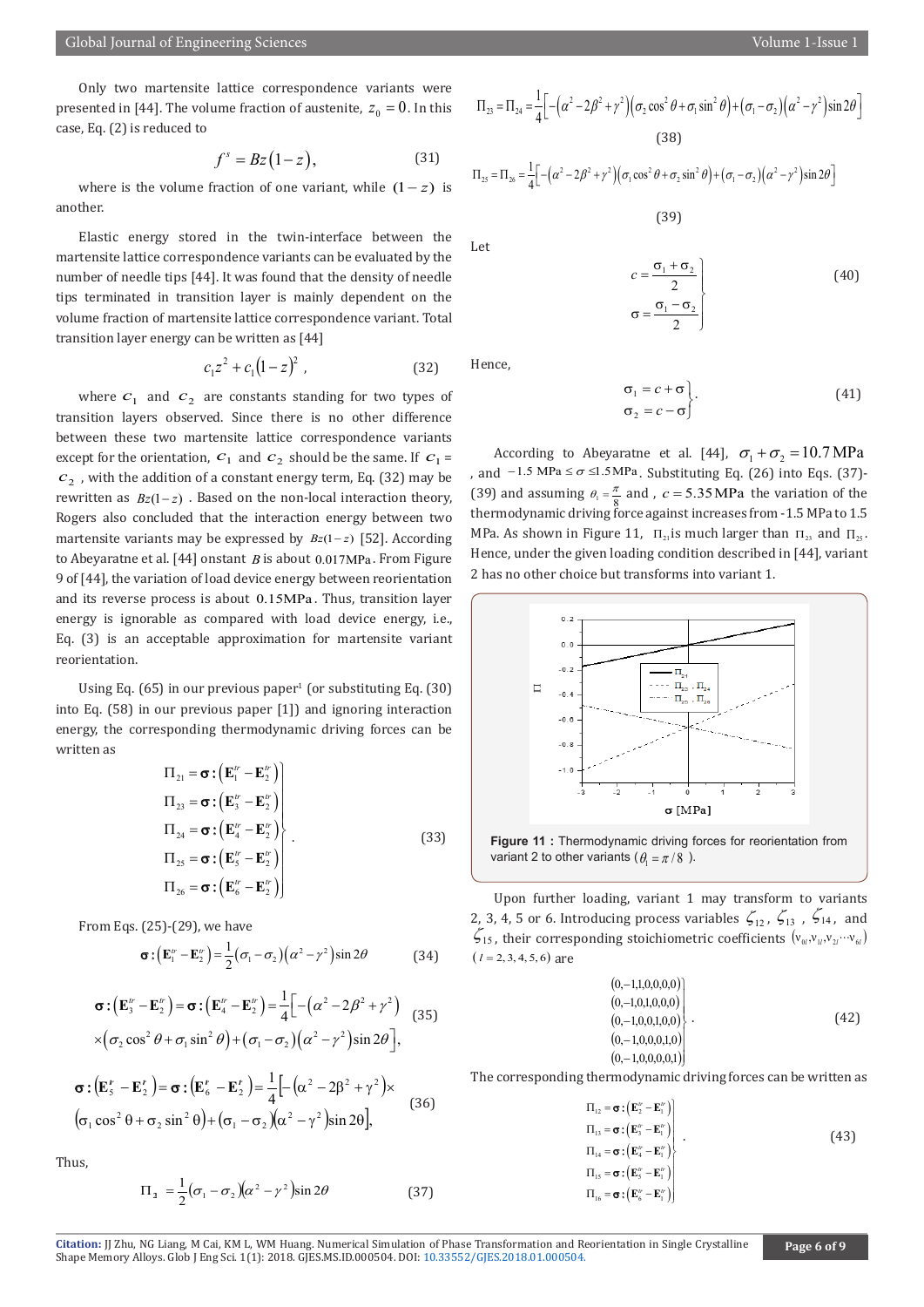Eqs. (25)-(29) yield

$$
\boldsymbol{\sigma} \cdot (\mathbf{E}_2^{\prime\prime} - \mathbf{E}_1^{\prime\prime}) = \frac{1}{2} (\sigma_2 - \sigma_1) (\alpha^2 - \gamma^2) \sin 2\theta \qquad , \qquad (44)
$$

$$
\sigma : (\mathbf{E}_{3}^{w} - \mathbf{E}_{1}^{w}) = \sigma : (\mathbf{E}_{4}^{w} - \mathbf{E}_{1}^{w}) = \frac{1}{4} [-(\alpha^{2} - 2\beta^{2} + \gamma^{2})
$$
  
\n
$$
\times (\sigma_{2} \cos^{2} \theta + \sigma_{1} \sin^{2} \theta) + (\sigma_{2} - \sigma_{1}) (\alpha^{2} - \gamma^{2}) \sin 2\theta],
$$
\n(45)

$$
\boldsymbol{\sigma} : (\mathbf{E}_{s}^{w} - \mathbf{E}_{1}^{w}) = \boldsymbol{\sigma} : (\mathbf{E}_{s}^{w} - \mathbf{E}_{1}^{w}) = \frac{1}{4} \Big[ -(\alpha^{2} - 2\beta^{2} + \gamma^{2}) \times
$$
  
\n
$$
(\sigma_{1} \cos^{2} \theta + \sigma_{2} \sin^{2} \theta) + (\sigma_{2} - \sigma_{1}) (\alpha^{2} - \gamma^{2}) \sin 2\theta \Big].
$$
\n(46)

Thus

$$
\Pi_{12} = \frac{1}{2} (\sigma_2 - \sigma_1) (\alpha^2 - \gamma^2) \sin 2\theta \tag{47}
$$

$$
\Pi_{13} = \Pi_{14} = \frac{1}{4} \Big[ -(\alpha^2 - 2\beta^2 + \gamma^2) \Big( \sigma_2 \cos^2 \theta + \sigma_1 \sin^2 \theta \Big) + (\sigma_2 - \sigma_1) \Big( \alpha^2 - \gamma^2 \Big) \sin 2\theta \Big],
$$
\n(48)

$$
\Pi_{15} = \Pi_{16} = \frac{1}{4} \Big[ -(\alpha^2 - 2\beta^2 + \gamma^2) \Big( \sigma_1 \cos^2 \theta + \sigma_2 \sin^2 \theta \Big) + (\sigma_2 - \sigma_1) (\alpha^2 - \gamma^2) \sin 2\theta \Big].
$$
\n(49)

Substituting Eq. (26) into Eqs. (47)-(49) and assume  $\theta_1 = \frac{\pi}{8}$  and  $c = 5.3$  MPa, the relation between the thermodynamic driving force vs. σ (which decreases from 1.5 MPa to -1.5 MPa) can therefore be obtained. As shown in Figure 12,  $\Pi_p$  is much larger than  $\Pi_p$  and  $\Pi_p$ . Thus, variant 1 is only able to transform into variant 2 first under this loading condition, just like that described in [44].



Similar results can be obtained for the case of  $\theta_2 = \frac{\pi}{4}$ , as showed in Figures 4 & 7.

The critical condition for reorientation from variant 2 to variant 1 is given by

$$
\Pi_{21} = \Pi_{\text{Re}}^+ \tag{50}
$$

while the critical condition of reorientation from variant 1 to variant 2 is

$$
\Pi_{12} = -\Pi_{Re} \tag{51}
$$

Because they are complimentary forward and reverse processes, Eqs. (50) & (51) may be written together as

Substitution of Eqs. (33) & (37) into Eq. (52) yields

$$
\frac{1}{2}(\sigma_1 - \sigma_2)(\alpha^2 - \gamma^2)\sin 2\theta = \Pi_{\text{Re}}^{\pm} . \tag{53}
$$

When  $\theta = \frac{\pi}{4}$ , according to Figure 2(b) of Abeyaratne et al. [44], we have

$$
\Pi_{\text{Re}}^{+} = 1.6 \times \frac{(\alpha^{2} - \gamma^{2})}{2} \sin 2\theta_{1} = 0.0649
$$
\n
$$
\Pi_{\text{Re}}^{-} = -2.0 \times \frac{(\alpha^{2} - \gamma^{2})}{2} \sin 2\theta_{1} = -0.0811
$$
\n(54)

Theoretically, orientation is the only difference between variant 1 and variant 2. Thus,  $\Pi_{\text{Re}}^+ = -\Pi_{\text{Re}}^- = \Pi_{\text{Re}}^0$ . The observed non-symmetry in the forward and reverse reorientation between variant 2 and variant 1 might be due to the instrumental errors in testing or specimen preparation.

Critical condition of reorientation, Eq. (53), can also be rewritten as

$$
(\sigma_1 - \sigma_2) = 1.6 \text{ MPa} (\sigma_1 - \sigma_2) = -2.0 \text{ MPa} \qquad (55)
$$

 The result of Eq. (55) is plotted in Figure 13 against the experimental data (i.e., Figure 3 in Abeyaratne et al., 1996).



Suppose that the volume fraction of variant 1 is *z* , according to Eq. (77) in our previous paper [1], the evolution equation for reorientation can be written as

$$
\begin{aligned}\n\dot{\Pi}_{21} &= \dot{\Pi}_{21}^{c+} = \lambda_1 \dot{z} \quad \text{when } \dot{z} > 0 \\
\dot{\Pi}_{21} &= \dot{\Pi}_{21}^{c-} = \lambda_1 \dot{z} \quad \text{when } \dot{z} < 0\n\end{aligned} \tag{56}
$$

where  $\lambda_1$  can be determined from Figure 9 of Abeyaratne et al. [44]:

$$
\lambda_1 = 0.2 \times \frac{(\alpha^2 - \gamma^2)}{2} \sin 2\theta_1 = 0.0081
$$
 (57)

In the case of  $\theta_2 = \frac{\pi}{8}$ , similar result can be derived. Let  $\sigma_1 - \sigma_2$ vary between  $-6.0$  MPa and 6.0 MPa, the change of volume fraction of variant 1 vs.  $\sigma_1 - \sigma_2$  is shown in Figure 14. This is consistent with the experimental result in [44].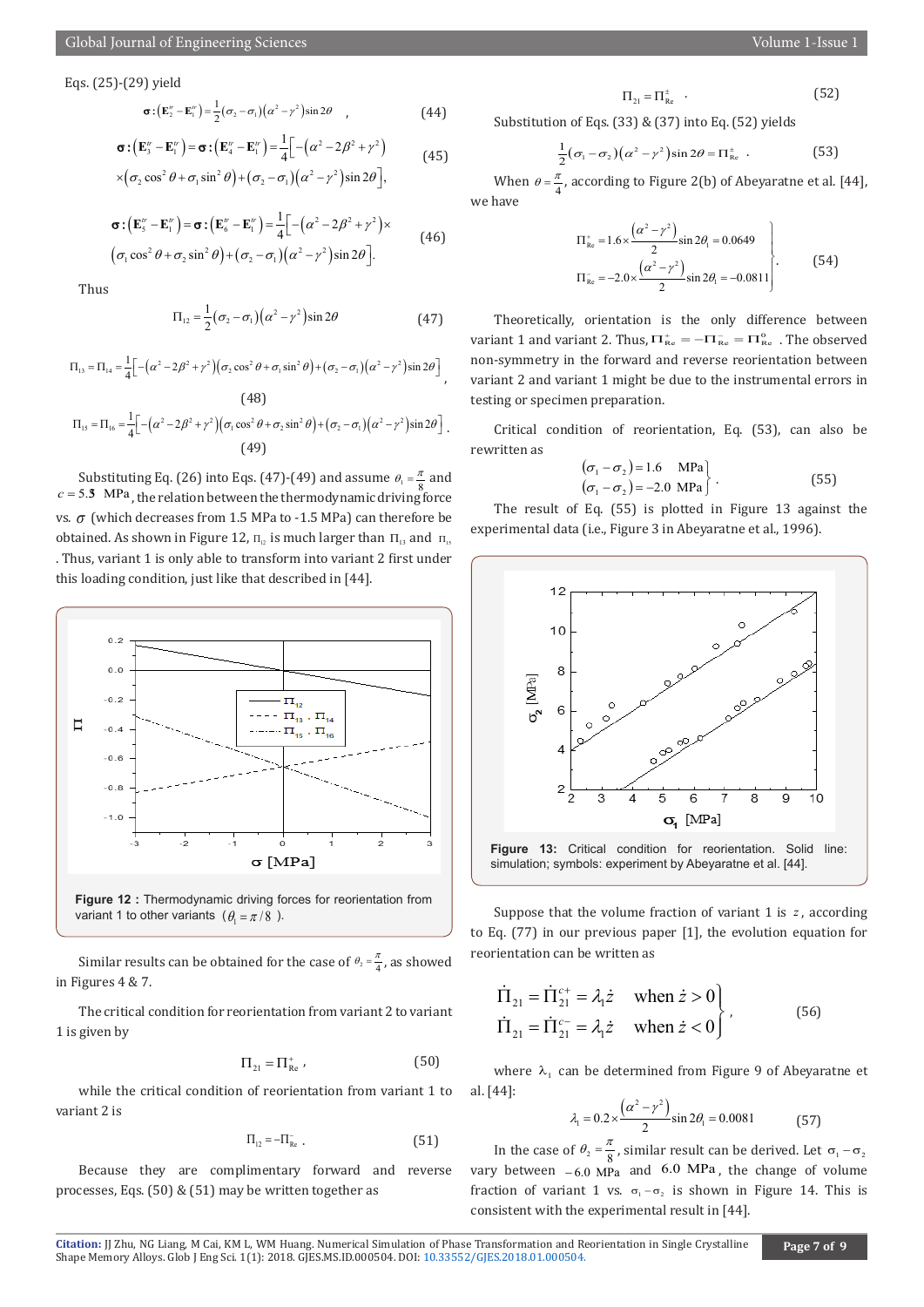$\Pi_{\text{Re}}^*$ ,  $\Pi_{\text{Re}}^*$  and  $\lambda_1$  in Eqs. (54) & (57) can be determined from Figure 9 of Abeyaratne et al. [44], where the loading/unloading speed is 120s per cycle. If the cyclic speed is increased to 20s per cycle (as shown in Figure 8 of [44]),  $\Pi_{\text{Re}}^*$ ,  $\Pi_{\text{Re}}^-$  and  $\lambda_1$  can be calculated as

$$
\Pi_{\text{Re}}^{+} = 0.2 \times \frac{(\alpha^{2} - \gamma^{2})}{2} \sin 2\theta_{1} = 0.00811
$$
\n
$$
\Pi_{\text{Re}}^{-} = -0.6 \times \frac{(\alpha^{2} - \gamma^{2})}{2} \sin 2\theta_{1} = 0.02433
$$
\n(58)

$$
\lambda_1 = 1.6 \times \frac{\left(\alpha^2 - \gamma^2\right)}{2} \sin \frac{\pi}{2} = 0.06468\,. \tag{59}
$$

Using Eqs. (70)  $\&$  (71) in our previous paper [1] and choosing the variation of  $\sigma_1 - \sigma_2$  accordingly, a group of internal loops can be obtained. Both analytical results and experimental data are plotted in Figure 14.



symbols: experiment in Abeyaratne et al. [44].

For both speeds with Eqs. (54), (57), (58) & (59), one has

$$
\frac{1}{2} \left( \Pi_{\text{Re}}^{+} - \Pi_{\text{Re}}^{-} \right) + \lambda_{1} = 2.0 \times \frac{\left( \alpha^{2} - \gamma^{2} \right)}{2} \sin \frac{\pi}{2} = 0.08085 \tag{60}
$$

This constant indicates that the sum of  $\frac{1}{2} (\Pi_{\text{Re}}^+ - \Pi_{\text{Re}}^-) + \lambda_1$  does not depend upon the cyclic speed. It is noticed that the present model is only applicable for the quasi-static case since the parameters  $\Pi_{\text{Re}}^*$ ,  $\Pi_{\text{Re}}^-$  and  $\lambda_1$  are expected to be material constants. For the non-quasi-static case, we have to consider the loading rate dependency for  $\Pi^*_\text{\tiny Re}$  ,  $\Pi^-_\text{\tiny Re}$  and  $\lambda_1$  as well. It should be emphasized that all numerical simulation results and related figures in this paper are copied from JZ's research report [53] with permission.

#### **Conclusion**

The model proposed in our previous paper [1] is applied to simulate the thermomechanical behavior of a single crystalline CuZnAl in the forward/reverse phase transformation and reorientation between martensite variants in a single crystalline CuAlNi. We assume that the interior hysteresis loop is controlled by the jump of the critical driving force when opposite transition happens. Our simulation for these two single crystal materials is compared with the experimental data. Good agreement is achieved.

It is found numerically that the variation of load device energy in the phase transformation is at the same level as the variation of stored energy in the austenite-martensite inter-phase. On the other hand, the energy stored in the interface among martensite variants is significantly smaller. The simulation also suggests that loading rate effect cannot be ignored in martensite reorientation at a high rate.

#### **Acknowledgement**

None.

#### **Conflict of Interest**

The author has no conflict of interest.

#### **References**

- 1. [Zhu JJ, Liang NG, Cai M, Liew KM, Huang WM \(2008\) Theory of phase](http://iopscience.iop.org/article/10.1088/0964-1726/17/01/015041/meta) [transformation and reorientation in single crystalline shape memory](http://iopscience.iop.org/article/10.1088/0964-1726/17/01/015041/meta) [alloys. Smart Materials and Structures 17\(1\).](http://iopscience.iop.org/article/10.1088/0964-1726/17/01/015041/meta)
- 2. Funakubo H (1987) Shape memory alloys. (Gorden and Breach Science Publishers).
- 3. [Birman V \(1997\) Review of Mechanics of Shape Memory Alloy Structures.](http://appliedmechanicsreviews.asmedigitalcollection.asme.org/article.aspx?articleid=1396019) [Applied mechanics reviews 50\(11\): 629-645.](http://appliedmechanicsreviews.asmedigitalcollection.asme.org/article.aspx?articleid=1396019)
- 4. [Cisse C, Zaki W, Ben Zineb T \(2016\) A review of constitutive models and](https://hal.archives-ouvertes.fr/hal-01415862/) [modeling techniques for shape memory alloys. International Journal of](https://hal.archives-ouvertes.fr/hal-01415862/) [Plasticity 76: 244-284.](https://hal.archives-ouvertes.fr/hal-01415862/)
- 5. [Cisse C, Zaki W, Ben Zineb \(2016\) A review of modeling techniques for](http://iopscience.iop.org/article/10.1088/0964-1726/25/10/103001/pdf) [advanced effects in shape memory alloy behavior. Smart Materials and](http://iopscience.iop.org/article/10.1088/0964-1726/25/10/103001/pdf) [Structures 25\(10\).](http://iopscience.iop.org/article/10.1088/0964-1726/25/10/103001/pdf)
- 6. [Yu C, Kang G, Kan Q \(2018\) A micromechanical constitutive model](https://translate.google.com/translate?hl=en&sl=zh-CN&u=http://www.x-mol.com/paper/575956&prev=search) [for grain size dependent thermo-mechanically coupled inelastic](https://translate.google.com/translate?hl=en&sl=zh-CN&u=http://www.x-mol.com/paper/575956&prev=search) [deformation of super-elastic NiTi shape memory alloy. International](https://translate.google.com/translate?hl=en&sl=zh-CN&u=http://www.x-mol.com/paper/575956&prev=search) [Journal of Plasticity 105: 99-127.](https://translate.google.com/translate?hl=en&sl=zh-CN&u=http://www.x-mol.com/paper/575956&prev=search)
- 7. [Yu C, Kang G, Kan Q \(2018\) An equivalent local constitutive model for](https://www.sciencedirect.com/science/article/pii/S0020740317327121) [grain size dependent deformation of NiTi polycrystalline shape memory](https://www.sciencedirect.com/science/article/pii/S0020740317327121) [alloys. International Journal of Mechanical Sciences 138\(139\): 34-41.](https://www.sciencedirect.com/science/article/pii/S0020740317327121)
- 8. [Xiao Y, Zeng P, Lei L \(2018\) Micromechanical modeling on](https://www.sciencedirect.com/science/article/pii/S0749641918300378) [thermomechanical coupling of cyclically deformed superelastic NiTi](https://www.sciencedirect.com/science/article/pii/S0749641918300378) [shape memory alloy. International Journal of Plasticity 107: 164-188.](https://www.sciencedirect.com/science/article/pii/S0749641918300378)
- 9. [Movchan AA., Mishustin IV, Kazarina SA \(2018\) Microstructural Model](https://link.springer.com/article/10.1134/S0036029518040080) [for the Deformation of Shape Memory Alloys. Russian Metallurgy 4: 316-](https://link.springer.com/article/10.1134/S0036029518040080) [321.](https://link.springer.com/article/10.1134/S0036029518040080)
- 10. [Hartl DJ, Kiefer B, Schulte R, Menzel A \(2018\) Computationally-efficient](https://www.sciencedirect.com/science/article/pii/S0020768317305371) [modeling of inelastic single crystal responses via anisotropic yield](https://www.sciencedirect.com/science/article/pii/S0020768317305371) [surfaces: Applications to shape memory alloys. International Journal of](https://www.sciencedirect.com/science/article/pii/S0020768317305371) [Solids and Structures 136\(137\): 38-59.](https://www.sciencedirect.com/science/article/pii/S0020768317305371)
- 11. [Yu C, Kang GZ, Kan QH, Xu X \(2017\) Physical mechanism based crystal](https://www.infona.pl/resource/bwmeta1.element.elsevier-f10ddd73-2b33-30af-a6a6-f56d58822fe0) [plasticity model of NiTi shape memory alloys addressing the thermo](https://www.infona.pl/resource/bwmeta1.element.elsevier-f10ddd73-2b33-30af-a6a6-f56d58822fe0)[mechanical cyclic degeneration of shape memory effect. Mechanics of](https://www.infona.pl/resource/bwmeta1.element.elsevier-f10ddd73-2b33-30af-a6a6-f56d58822fe0) [Materials 112: 1-17.](https://www.infona.pl/resource/bwmeta1.element.elsevier-f10ddd73-2b33-30af-a6a6-f56d58822fe0)
- 12. [Xiao Y, Zeng P, Lei LP, Zhang YZ \(2017\) In situ observation on temperature](https://www.deepdyve.com/lp/elsevier/in-situ-observation-on-temperature-dependence-of-martensitic-2kkElNLZE2?impressionId=5afc4ebf4f81d&i_medium=docview&i_campaign=recommendations&i_source=recommendations) [dependence of martensitic transformation and plastic deformation in](https://www.deepdyve.com/lp/elsevier/in-situ-observation-on-temperature-dependence-of-martensitic-2kkElNLZE2?impressionId=5afc4ebf4f81d&i_medium=docview&i_campaign=recommendations&i_source=recommendations) [superelastic NiTi shape memory alloy. Materials & Design 134: 111-120.](https://www.deepdyve.com/lp/elsevier/in-situ-observation-on-temperature-dependence-of-martensitic-2kkElNLZE2?impressionId=5afc4ebf4f81d&i_medium=docview&i_campaign=recommendations&i_source=recommendations)
- 13. [Xiao Y, Zeng, P, Lei L \(2017\) Numerical study on mechanical response of](http://iopscience.iop.org/article/10.1088/2053-1591/aa9c06/meta) [superelastic NiTi shape memory alloy under various loading conditions.](http://iopscience.iop.org/article/10.1088/2053-1591/aa9c06/meta) [Materials Research Express 4\(12\).](http://iopscience.iop.org/article/10.1088/2053-1591/aa9c06/meta)
- 14. [Wang J, Moumni Z, Zhang WH, Zaki WA \(2017\) thermomechanically](https://www.infona.pl/resource/bwmeta1.element.elsevier-06514f27-63a7-39fb-9978-abe03b5f5f45) [coupled finite deformation constitutive model for shape memory alloys](https://www.infona.pl/resource/bwmeta1.element.elsevier-06514f27-63a7-39fb-9978-abe03b5f5f45) [based on Hencky strain. International Journal of Engineering Science](https://www.infona.pl/resource/bwmeta1.element.elsevier-06514f27-63a7-39fb-9978-abe03b5f5f45) [117: 51-77.](https://www.infona.pl/resource/bwmeta1.element.elsevier-06514f27-63a7-39fb-9978-abe03b5f5f45)
- 15. [Wang J, Moumni Z, Zhang WH, Xu YJ, Zaki WA \(2017\) 3D finite-strain](http://iopscience.iop.org/article/10.1088/1361-665X/aa6c17/meta)[based constitutive model for shape memory alloys accounting for](http://iopscience.iop.org/article/10.1088/1361-665X/aa6c17/meta) [thermomechanical coupling and martensite reorientation. Smart](http://iopscience.iop.org/article/10.1088/1361-665X/aa6c17/meta) [Materials and Structures 26\(6\).](http://iopscience.iop.org/article/10.1088/1361-665X/aa6c17/meta)
- 16. [Wang J, Moumni Z, Zhang WH, Zaki WA \(2017\) thermomechanically](https://www.infona.pl/resource/bwmeta1.element.elsevier-06514f27-63a7-39fb-9978-abe03b5f5f45) [coupled finite deformation constitutive model for shape memory alloys](https://www.infona.pl/resource/bwmeta1.element.elsevier-06514f27-63a7-39fb-9978-abe03b5f5f45) [based on Hencky strain. International Journal of Engineering Science](https://www.infona.pl/resource/bwmeta1.element.elsevier-06514f27-63a7-39fb-9978-abe03b5f5f45) [117: 51-77.](https://www.infona.pl/resource/bwmeta1.element.elsevier-06514f27-63a7-39fb-9978-abe03b5f5f45)